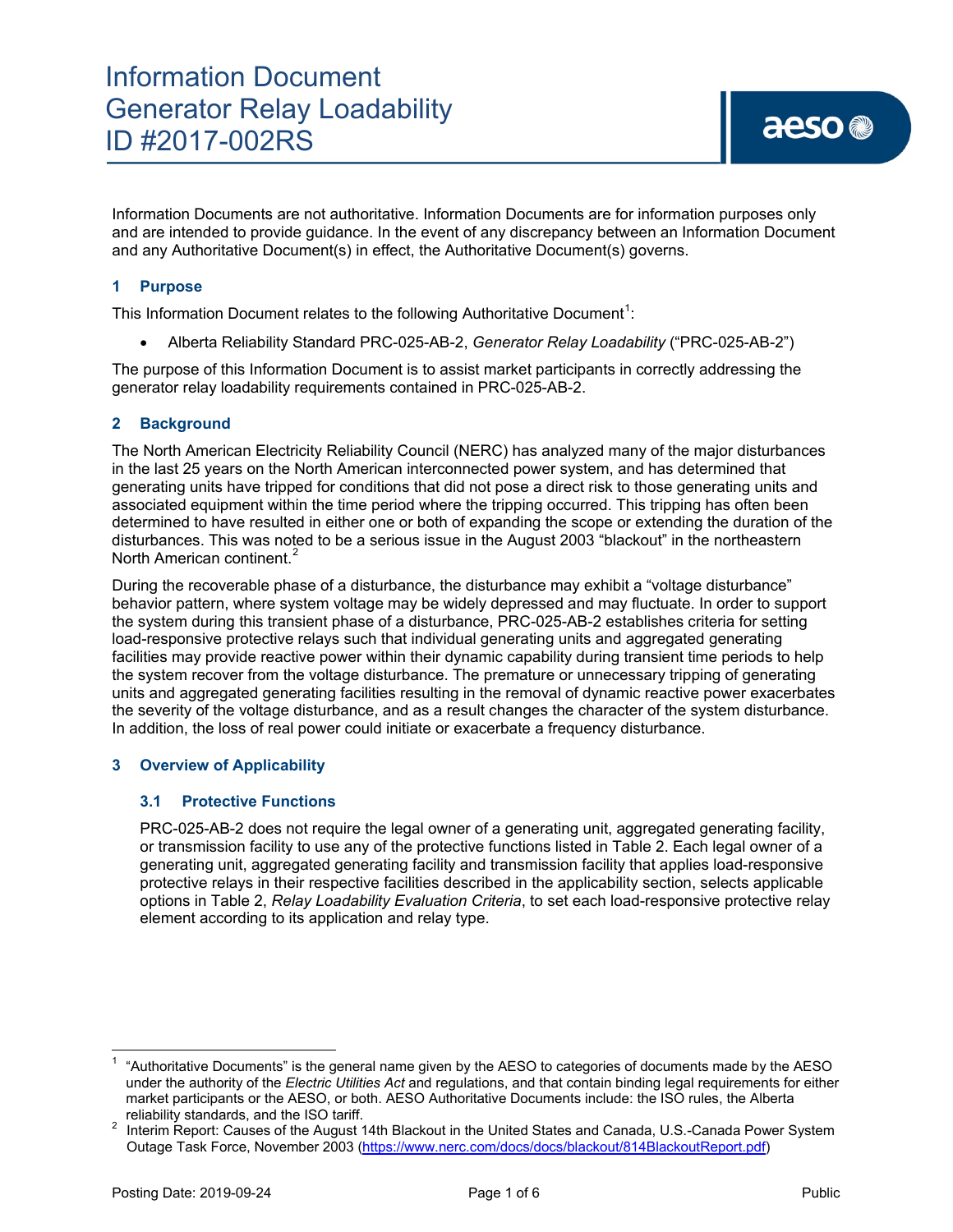## **3.2 System Elements**

Subsection 2.1 of PRC-025-AB-2 sets out those system elements covered by the applicability of PRC-025-AB-2. The intent of this section is to capture all the system elements that would apply to PRC-025-AB-2.

#### **3.3 Exclusions**

Appendix 2 of PRC-025-AB-2 captures the protection systems that are excluded from the application of PRC-025-AB-2. The following are a few examples of the protection systems excluded in Appendix 2:

- (i) In respect of subsection (b), an example may include, but not limited to, overcurrent relays used in conjunction with inadvertent energization schemes and open breaker flashover schemes.
- (ii) In respect of subsection (c), an example may include, but not limited, to protective relay elements installed to prevent false operation in the event of a loss of potential.
- (iii) In respect of subsection (d), an example may include, but not limited, to overcurrent elements that are only enabled during loss of potential conditions.

Note that "Full-load current" in Appendix 2 (f) means rated armature current.

#### **4 Requirement R1**

The phrase "while maintaining reliable fault protection" in requirement R1 means that the responsible entity is to comply with PRC-025-AB-2 while achieving its desired fault protection goals. Refer to the "Guidelines and Technical Basis" section in NERC's PRC-025-2, Introduction, for more information. The AESO generally agrees with the information contained within the "Guidelines and Technical Basis" section in NERC's PRC-025-2 and recognizes that it may be a useful reference for market participants as they implement PRC-025-AB-2.

#### **5 Generating Units and Aggregated Generating Facilities**

Synchronous generating unit relay pickup setting criteria values (including aggregated generating facilities consisting of several synchronous generating units) are derived from the generating unit's maximum authorized real power and the generating unit's reactive power capability.

Asynchronous generating unit relay pickup setting criteria values (including inverter-based installations or wind turbine generating units) are derived from the facility's maximum authorized real power and the facility's reactive power capability including the reactive power output of any static or dynamic reactive power devices.

#### **6 Transmission System Step-Up Transformers**

Calculations using the transmission system step-up transformer turns ratio is required to use the actual tap that is applied (i.e. in service) for transmission system step-up transformers with off-load tap changers. If on-load tap changers are used, the calculations are expected to reflect the tap that results in the lowest generating unit bus voltage. When the criterion specifies the use of the transmission system step-up transformer's impedance, the nameplate impedance at the nominal ratio should be used.

Applications that use more complex topology, such as generating units connected to a multiple winding transformer, are not directly addressed by the criteria in Table 2. These topologies can result in complex power flows, and may require simulation to avoid overly conservative assumptions to simplify the calculations. The AESO recommends that entities with these topologies set their relays in such a way that they do not operate for the conditions being addressed in PRC-025-AB-2 using an appropriate option for the application from Table 2.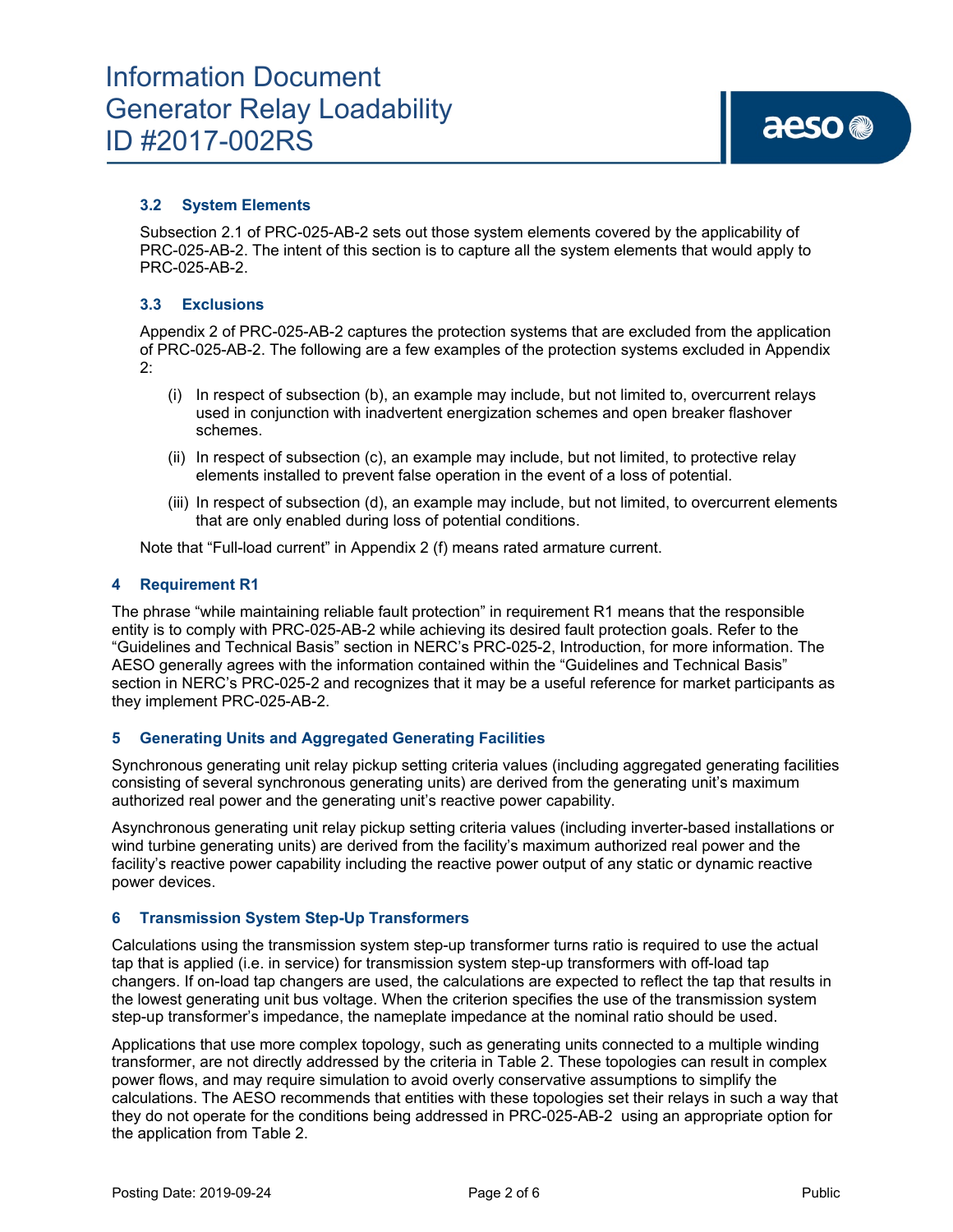### **7 Unit Auxiliary Transformers**

These transformers are variably referred to as station power, unit auxiliary transformers, or station service transformers used to provide overall auxiliary power to the generator station when the generating unit is running. Loss of these transformers will result in removing the generating unit from service. Refer to the "Guidelines and Technical Basis" section in NERC's PRC-025-2 for more detailed information concerning unit auxiliary transformers.

#### **8 Multiple Lines**

Applications that use more complex topology, such as multiple lines that connect the transmission system step-up transformers to the transmission system that are used to export energy directly from a bulk electric system generating unit or generating plant are not directly addressed by the criteria in Table 2. These topologies can result in complex power flows, and simulation may be required to avoid overly conservative assumptions to simplify the calculations. The AESO recommends that entities with these topologies set their relays in such a way that they do not operate for the conditions being addressed in PRC-025-AB-2 using an appropriate option for the application from Table 2. This includes elements that also supply generating plant loads.

#### **9 Industrial Complexes**

The loss of several generating units within an industrial complex would exacerbate the severity of the voltage disturbance on the transmission system within that area, and the loss of real power could initiate or exacerbate a frequency disturbance. As such, PRC-025-AB-2 is also applicable to a generating unit within an industrial complex or industrial service designation facilities. PRC-025-AB-2 is not intended to include system elements that connect a generating unit to an industrial complex's operating loads.

#### **10 Table 2**

#### **10.1 Definitions and Criteria**

The NERC language in Table 2 has been revised in order to align with or to avoid conflict with commonly used terms by the AESO or terms in the AESO's *Consolidated Authoritative Document Glossary*. Examples include:

- (i) "100% of the gross MW capability reported to the Transmission Planner" has been changed to "100% of the maximum authorized real power";
- (ii) "Dispersed power producing resources" has been changed to "aggregated generating facilities"; and
- (iii) "Generator step-up transformer (GSU)" has been changed to "transmission system step-up transformer".

The criteria established in Table 2 represent short-duration conditions during which generating units and aggregated generating facilities are capable of providing system reactive resources, and for which generating units and aggregated generating facilities have been historically recorded to disconnect, causing events to become more severe.

#### **10.2 Structure of Table 2**

Table 2 in PRC-025-AB-2 is structured and formatted to assist the reader in identifying an option for a given load-responsive protective relay.

- (a) The first column identifies the application, for example:
	- (i) synchronous or asynchronous generating units or aggregated generating facilities;
	- (ii) transmission system step-up transformers;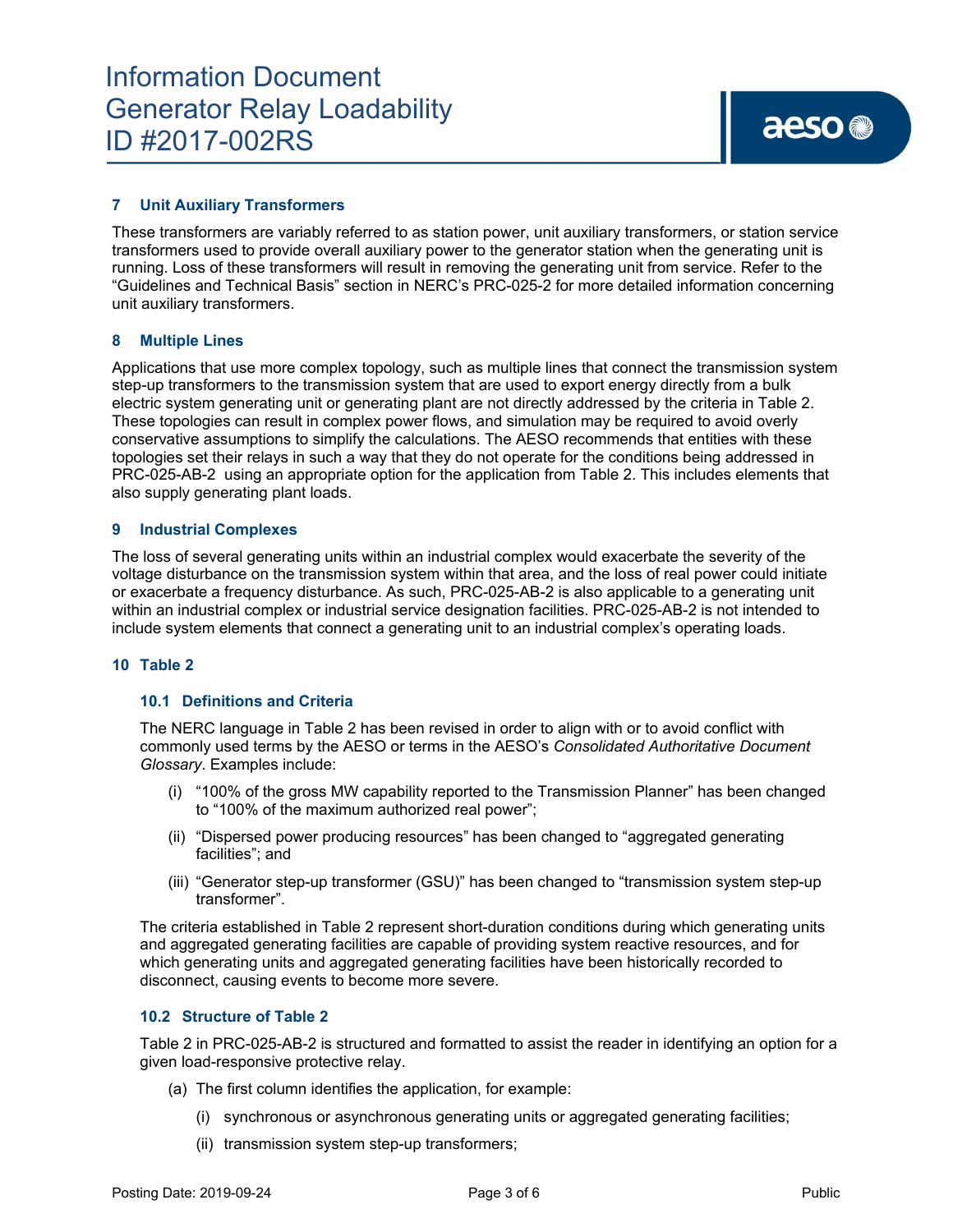- (iii) generating unit or aggregated generating facility auxiliary transformers; or
- (iv) other equipment that connect the transmission system step-up transformers to the transmission system.
- (b) The second column identifies the load-responsive protective relay (e.g., 21, 50, 51, 51V-C, 51V- R, or 67) according to the applied application in the first column.
- (c) The third column uses numeric and alphabetic options to identify the available options for setting load-responsive protective relays according to the application and applied relay type.

See Figures 1 and 2 for guidance on the application of the options.

(d) The bus voltage column and pickup setting criteria columns provide the criteria for determining an appropriate setting.

#### **11 Further Recommended Reading**

As with every Alberta reliability standard, each responsible entity is responsible for determining, for its facilities, what actions are necessary to meet the requirements in PRC-025-AB-2.

The AESO generally agrees with the information contained within the following documents and recognizes that these documents may be a useful reference for market participants as they implement PRC-025-AB-2. In addition, the AESO may use the information contained within the following documents as reference material in assessing compliance with PRC-025-AB-2 where it determines that the guidance information is applicable.

- NERC System Protection and Control Subcommittee, July 2015,"*Considerations for Power Plant and Transmission System Protection Coordination*".
- NERC PRC-025-2 sections:
	- o Guidelines and Technical Basis
	- o Table 1, Options
	- o Example Calculations

#### **Revision History**

2019-09-24 Initial release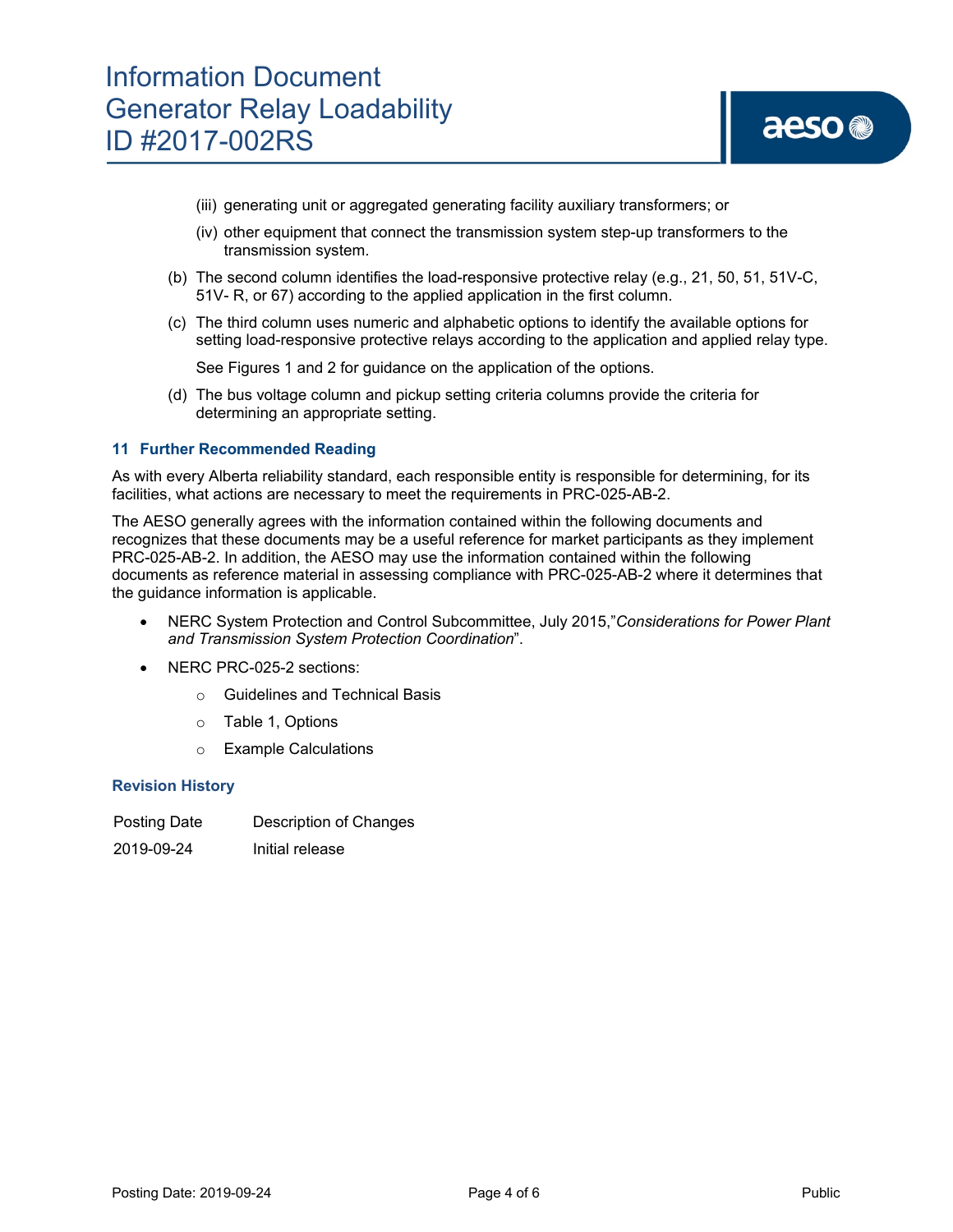# Information Document Generator Relay Loadability ID #2017-002RS